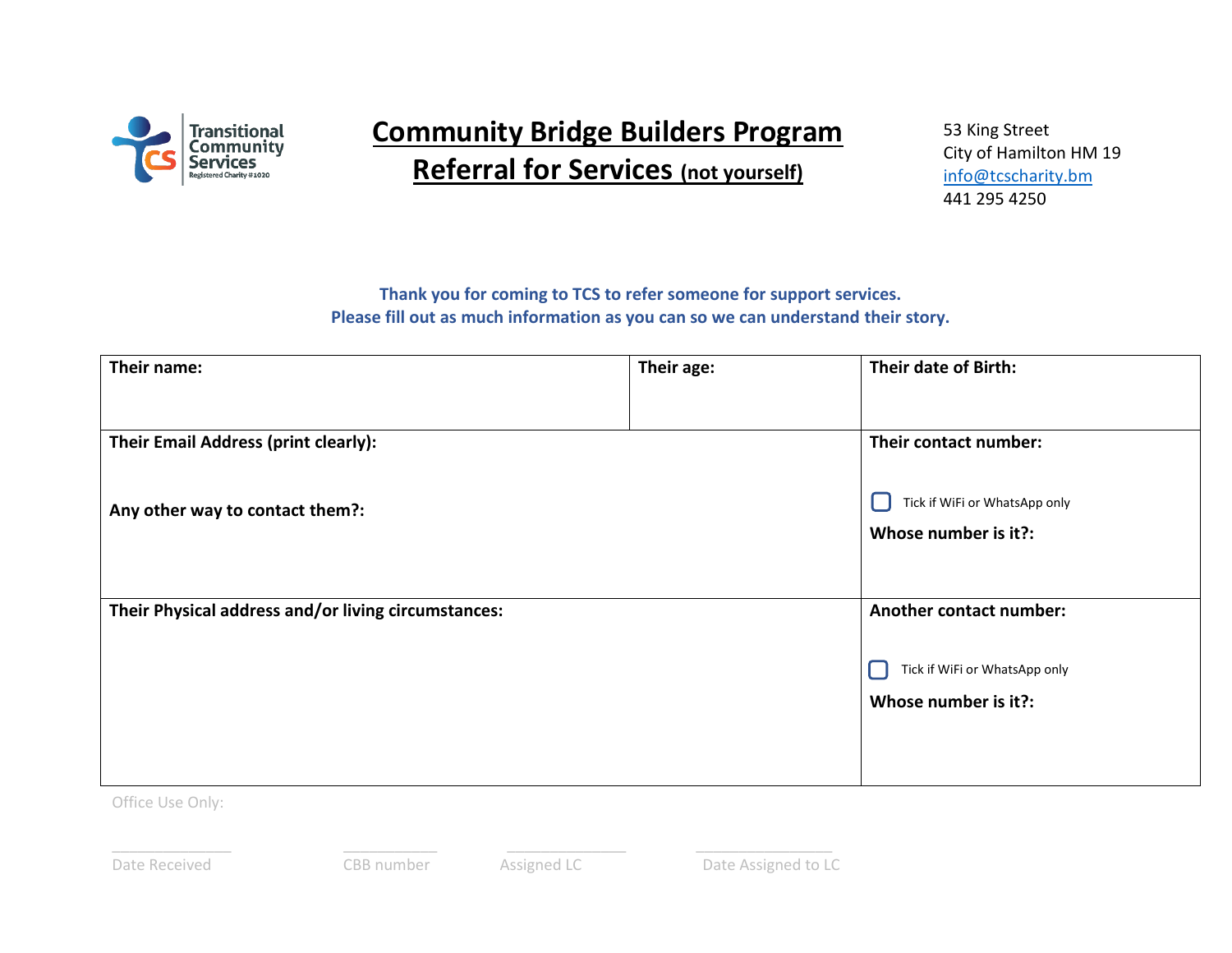Can you tell us some of their story - what made you come to TCS for support?

What specific needs do they need support for from TCS?

Are they getting any supports for their needs now?

Have they gotten any support for their needs anywhere else before?

Office Use Only:

Date Received